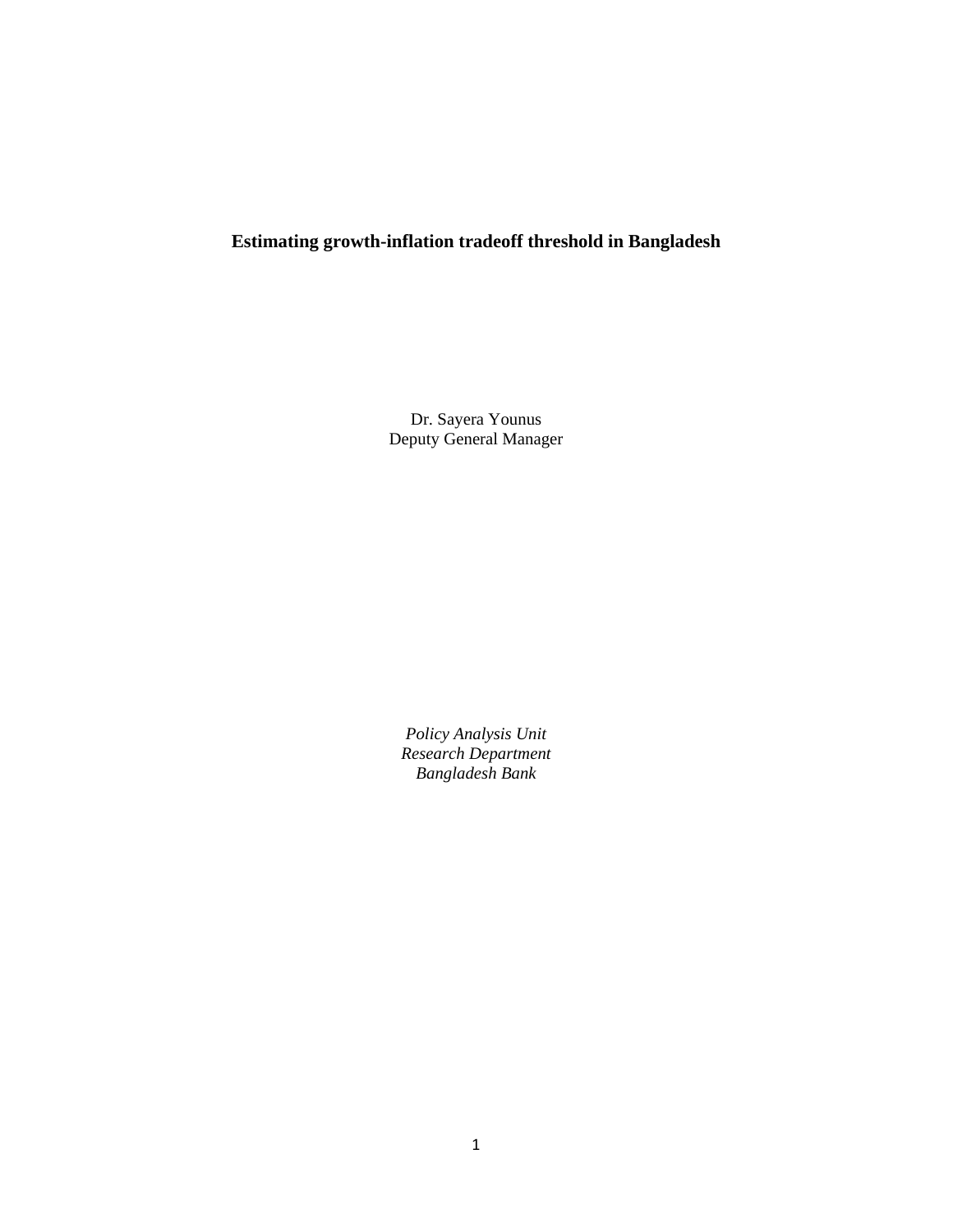## **Estimating growth-inflation tradeoff threshold in Bangladesh**

-Dr. Sayera Younus

## *Abstract*

The objective of this study is to explore the inflation-economic growth linkage, if any, in Bangladesh. With this view, various tables and charts, correlation matrices, pair-wise Granger Causality tests and a quadratic regression equation estimated by OLS based on time series annual data covering the sample period from 1976 to 2012 are used. The results of all the data including regression analysis convincingly demonstrate that the relationship between inflation and growth is non-linear with an existence of a threshold level of inflation within the range of 7-8 percent. This implies that targeting too low an inflation level (relative to the threshold) would be hurtful for growth in terms of potential cost of forgone output and, at the same time, too high level of inflation would also impede economic growth. Thus, Government's inflation target of 7.5 percent set in FY12/13 budget seems to be reasonable as it stands within the estimated range of threshold levels of inflation found in the study. Despite recent moderating trends in inflation, current restrictive monetary policy stance of Bangladesh Bank seems to be in the right direction, as inflation is still running far beyond indicated threshold level. Besides, continuous coordinated efforts are required to contain inflation around the threshold band of 7-8 percent inflation for the sake of optimal economic growth in Bangladesh.

**JEL Classification:** C22 and E31

**Keywords:** Inflation, Growth, Threshold level of Inflation, Bangladesh Economy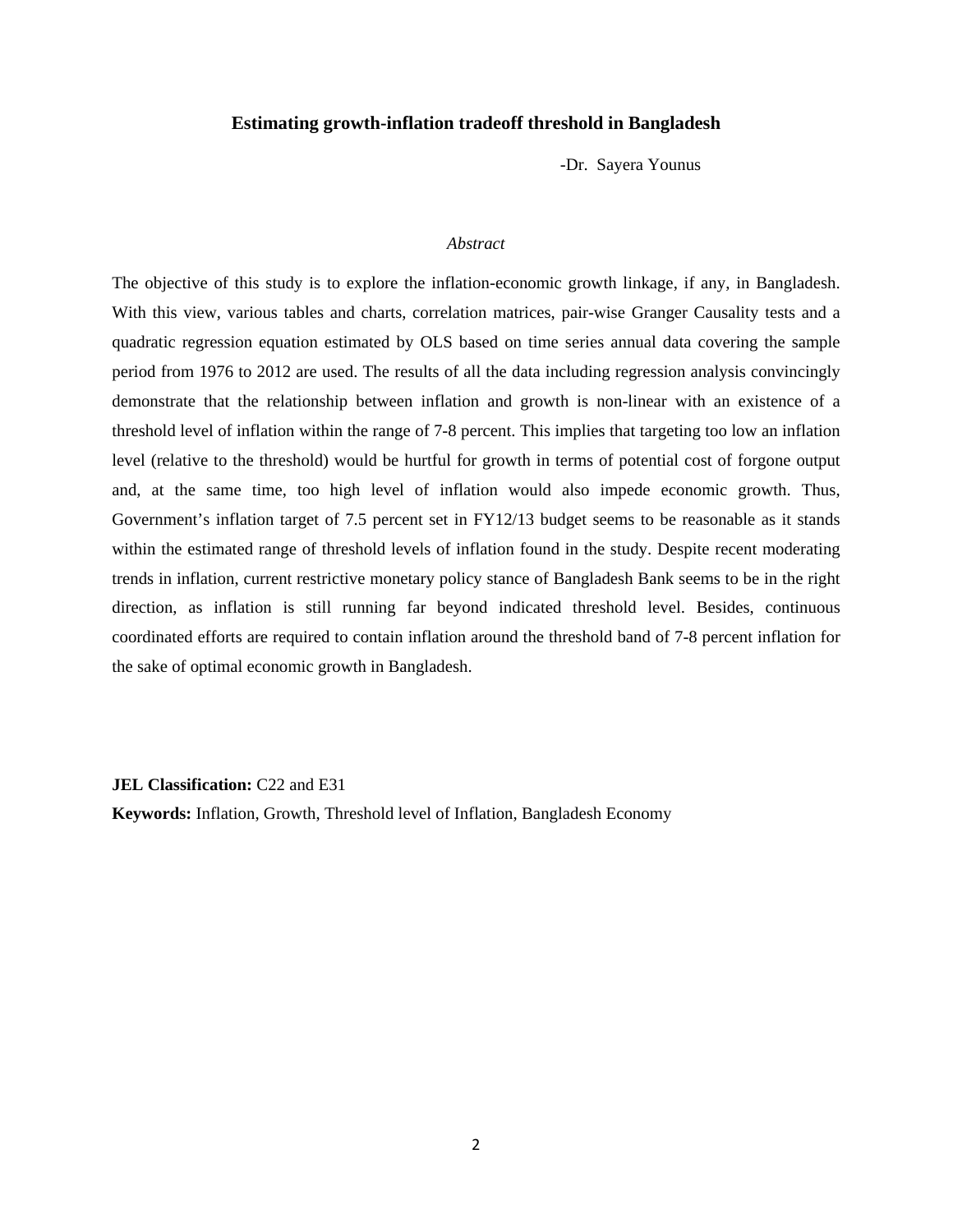## **Estimating growth-inflation tradeoff threshold in Bangladesh 1**

## **I. Introduction**

Understanding the relationship between inflation and output growth is very crucial in setting the targets of policy goals, inflation in particular and formulating the policy framework. Several cross-country and single country studies on the issue indicate that the relationship between inflation and output growth is not linear and there exist a threshold level of inflation, up to which inflation appears to be helpful for economic growth and beyond which it appears to impede growth. This simply means that likewise the cost of high inflation, keeping too low inflation is also costly in terms of output loss. The objective of this study is to explore the inflation-economic growth linkage, if any, in Bangladesh, particularly identifying a reasonable threshold level, which is robust and not highly sensitive to changes in underlying assumptions. This would be very useful as guide for policy makers as the cost of wrong choice of threshold inflation level could be substantial in terms of forgone output and employment opportunities. There are few studies that tried to identify the threshold level of inflation in developing countries including Bangladesh but lack any consensus in determining the levels of threshold inflation. In this regard, the current study makes an attempt to examine the relationship between inflation and output growth to identify a realistic level of threshold level of inflation in Bangladesh.

The plan of the study is as follows: after the introduction in section-I, a review of the related literature is provided in section-II. While section-III analyzes the relationship between growth and inflation, section – IV outlines the model specification, methodology and the empirical estimation. Finally, the conclusions and recommendations are given in section-V.

<sup>&</sup>lt;sup>1</sup> The author of this article is Dr. Sayera Younus (email: sayera.younus@bb.org.bd), a Deputy General Manager, Policy Analysis Unit, Research Department of Bangladesh Bank. The author would like to thank Dr. Md. Akhtaruzzaman, Economic Adviser and Dr. Md. Habibur Rahman, Deputy General Manager of Bangladesh Bank for their valuable comments and suggestions. Any remaining errors are, however, the author's own.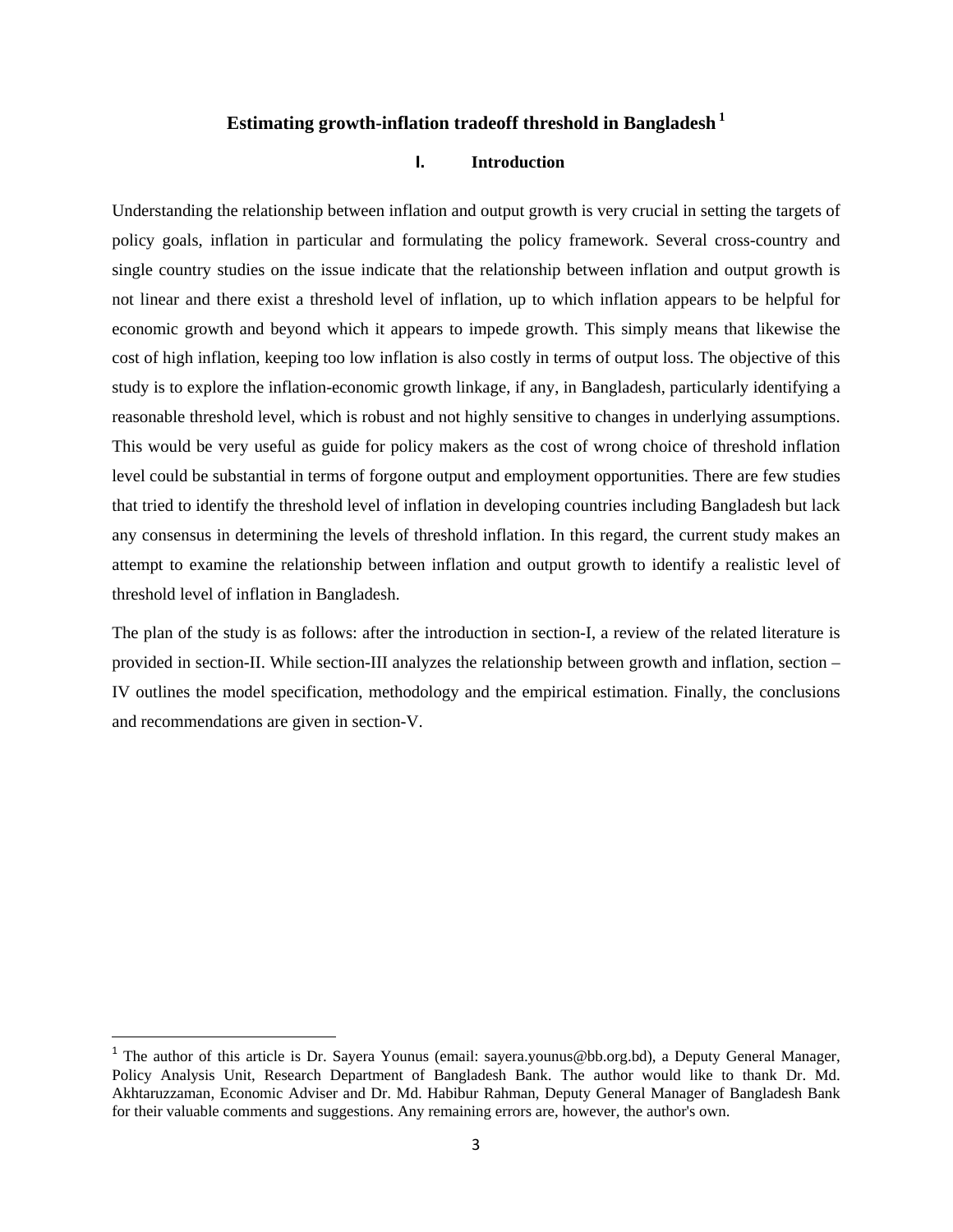#### **II. Review of literature on threshold effect of inflation on growth:**

The debate whether inflation has inimical or helpful or no effects on growth were examined empirically in many studies. Some earlier empirical works, such as Fischer, (1993, 1996) and Bruno and Easterly (1995) generally accepted the views that there exists a negative relationship between inflation and economic growth at least at double-digit level of inflation supporting the idea of Phillip's curve. However, as Barro (1995) and Sarel (1996) do not find any clear negative relationship below 8 percent inflation, some uncertainties regarding this relationship remain at low level of inflation. Fischer (1993) examined the possibility of non-linearity in the relationship between inflation and economic growth in a panel of ninety-three countries. Using both cross-section and panel data for a sample of both developing and industrialized countries, his findings suggest a non-linear relationship between inflation and growth. Interestingly, by using break points of 15 percent and 40 percent in spline regression, Fisher showed not only the presence of nonlinearities in the relationship between inflation and growth, but also that the strength of this relationship weakens for inflation rates higher than 40 percent.

Barro (1995) using data for 100 countries covering 1960-1990 assessed the impact of inflation on economic performances. The regression results indicate that the growth rate of real per capita reduced by 0.2-0.3 percentage points per year for every 10 percentage points increase in inflation.

Another study by Sarel (1996) tested a structural break in the relationship between inflation and growth. Sarel (1996) used a panel data (1970-1990) of eighty-seven countries on population, GDP, consumer price indices, terms of trade, real exchange rates, government expenditures and investment rates for his study. He found evidence of a significant structural break at an annual inflation rate of 8 percent beyond which the relationship between inflation and growth is negative, which is statistically significant and extremely strong. Below that rate, however, inflation does not have any significant negative effect on growth rather comes with marginally positive effect.

Bruno and Easterly (1998) examined the determinants of economic growth using annual CPI inflation of twenty-six countries which experienced inflation crises during the period 1961-92. They considered inflation rate of 40 percent and over is as the threshold level for an inflation crisis. They found inconsistent or somewhat inconclusive relationship between inflation and economic growth below this threshold level when countries with high inflation crises were excluded from the sample.

Khan and Senhadji (2001) used an unbalanced panel data covering the period 1960-98 for 140 countries to estimate the threshold levels of inflation for industrial and developing countries. Using a nonlinear least squares (NLLS) estimation method, they found that the threshold levels of inflation for industrial and developing countries are in between 1-3 percent and 11-12 percent respectively. For inflation rates above these threshold levels, there is a strong negative relationship between inflation and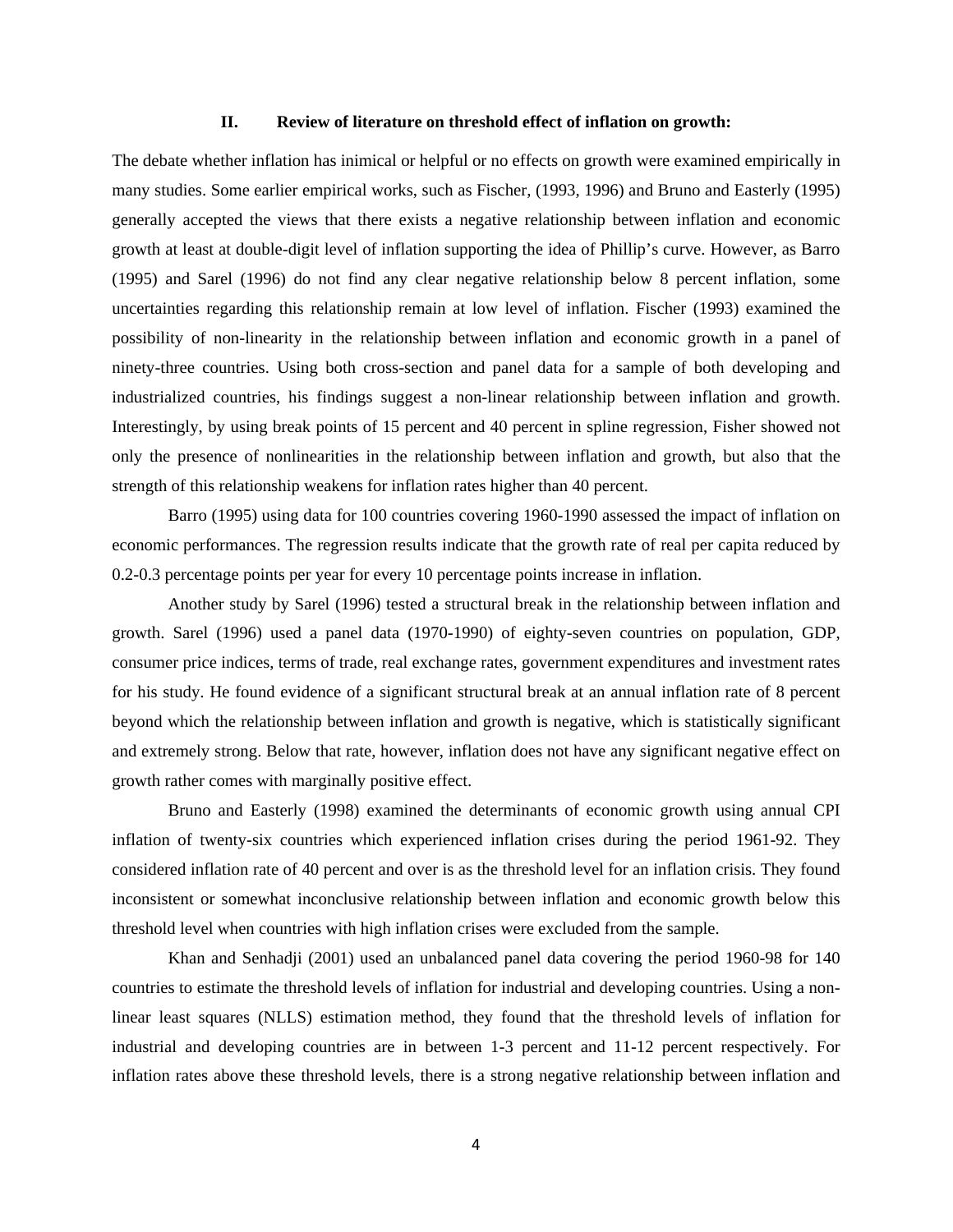growth for the respective group of countries. They also examined the relationship between inflation and growth at country-by-country basis using time series data to determine the threshold level.

In case of India, the outcomes of the studies on threshold levels of inflation provide differing views. For example, Chakarvarty Committee (1985) considered the acceptable rise in prices at 4 percent while Rangarajan (1998) judged it at 6–7 percent, which is supported by few other studies like Vasudevan et al. (1998), Kannan and Joshi (1998) as they found the threshold level to be around 6 percent. Results of Samantaraya and Prasad (2001) are also in similar line as they found the threshold level to be around 6.5 percent. In contrast, Singh and Kalirajan (2003) using annual data for the period of 1971–1998 provided argument against any threshold level for India. A more recent study by Singh (2010) which used both yearly and quarterly data found threshold level of inflation for India is at 6 percent. Another paper by Pattanaik and Nadhanael (2011) examined why persistent high inflation impedes growth in India. They identified three factors causing inflation to appear well above the threshold level. First, inflationary expectations, seen from RBI surveys, are above the headline inflation rates; second, the pace of increase in wages has also been much more than inflation and third, corporate finance data suggest that growth in staff costs in recent quarters have been higher than the rate of growth in earnings.

Using an annual data set for the period 1973-2000, Mubarik (2005) estimated the threshold level of inflation for Pakistan. He found an inflation rate beyond 9 percent is detrimental for the economic growth suggesting that an inflation rate below 9 percent is favorable for the economic growth of Pakistan. However, the study by Hussain (2005) based on the annual data covering 1973-2005 found no threshold level of inflation for Pakistan.

Lee and Wong (2005) estimated the threshold levels of inflation using quarterly data during 1965- 2002 for Taiwan and 1970-2001 for Japan. Their estimation of the threshold models suggests that an inflation rate beyond 7.25 percent is detrimental for the economic growth of Taiwan. For Japan on the contrary, they found two threshold levels, which are 2.52 percent and 9.66 percent. This suggests that inflation rate below the estimated threshold levels is favorable to economic growth and beyond that threshold value, it is harmful for the economic growth.

A paper by Munir *et al.* (2005) re-examined the issue of the threshold effects in the relationship between inflation and growth using new econometric methods that provide appropriate procedures for estimation and inference based on yearly data during 1970-2005 for Malaysia. The empirical results strongly suggest the existence of one threshold value at 3.89 percent. This implies there is non-linear relationship between inflation and economic growth for Malaysia. The empirical results points to the fact that inflation may promote economic growth when it is below 3.89 percent and inflation exerts a negative effect on economic growth when it is higher than 3.89 percent.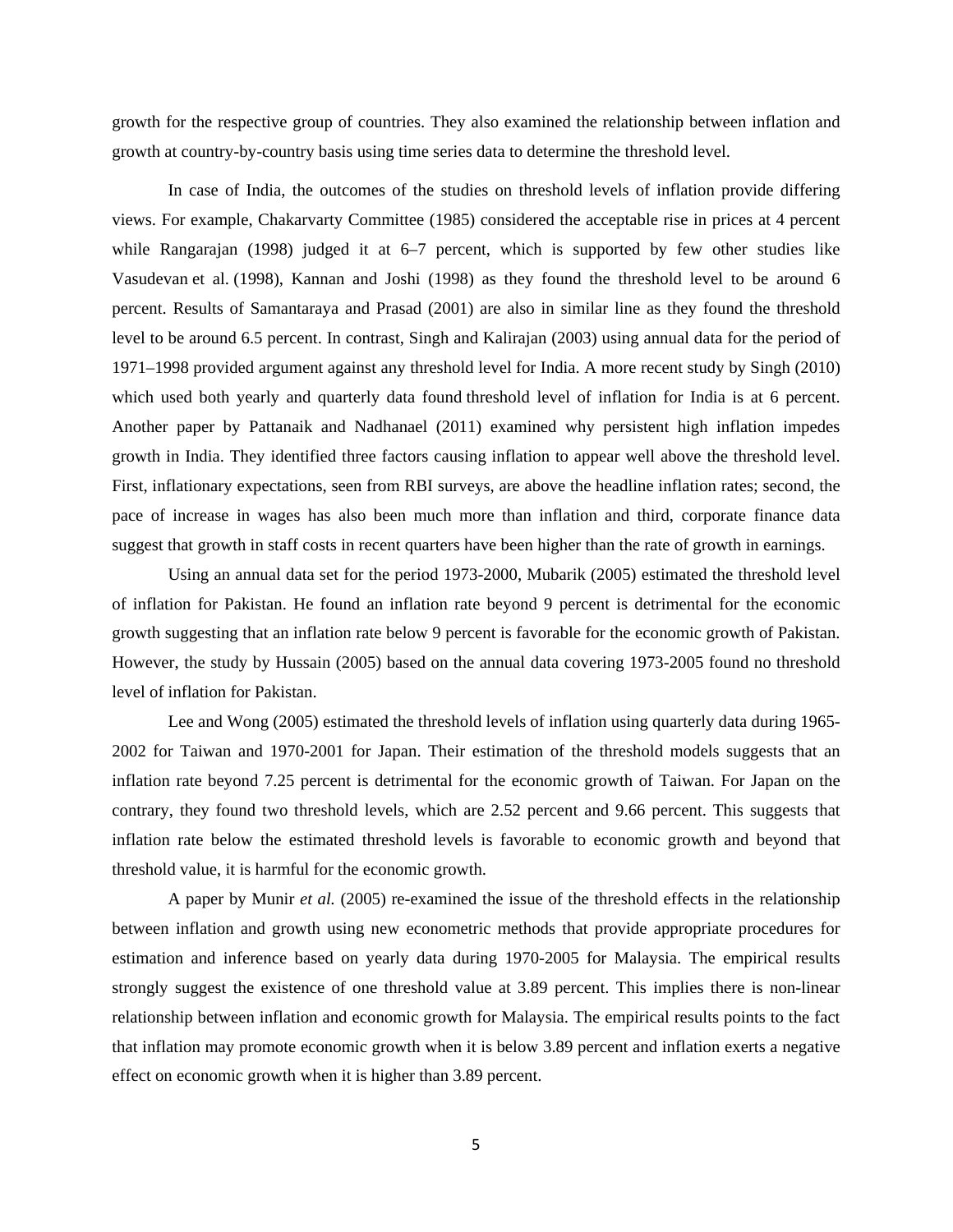Frimpong *et al.* (2010) empirically estimated the threshold effect of inflation for Ghana using threshold regression models designed to estimate the inflation thresholds based on data during 1960-2008. They found evidence of a threshold effect of inflation on economic growth in Ghana. The result indicates inflation threshold level of 11 percent. While above this threshold level, inflation would adversely affect economic growth and below the 11 percent level, inflation is likely to have a positive effect on economic activities. Therefore, they concluded that the current medium term inflation target of 6-9 percent annual average set by the Bank of Ghana and the Government respectively is in the right direction as it is well below the 11 percent threshold.

Mallik and Chowdhury examined (2001) the impact of inflation on the GDP growth for four South Asian countries (namely Bangladesh, India, Pakistan and Sri Lanka). Using annual data based on co-integration and error correction methods, the authors found the evidence of a long-run positive relationship between GDP growth and inflation rate for all the four countries though they did not identify any threshold effect or growth inflation tradeoff for these countries.

There are not enough studies on inflation-growth tradeoff in Bangladesh. However, one study by Ahmed and Mortaza (2005) is sort of in line with the objectives of current study. They empirically explored the relationship between inflation and economic growth in the context of Bangladesh using annual data on real GDP and CPI for the period of 1980-2005. The empirical evidence of co-integration and error correction models demonstrates that there exists a statistically significant long-run negative relationship between inflation and economic growth for Bangladesh. Their results, based on OLS estimation, also suggest a threshold level (i.e., structural break point) of inflation is at 6 percent. They suggested the level of inflation more than 6 percent would adversely affect the economic growth in Bangladesh.

To summarize the findings of the above studies it can be safely noted that there is relationship between inflation and economic growth, which is often non-linear in nature. Under a certain level of inflation, the relationship is positive and beyond that level of inflation, the relationship is negative. Simple implication of this kind of relationship between inflation and economic growth is that modest increase in the rate of inflation would not be harmful for the long-run real economic growth for the economies with initially low rates of inflation. But for economies with initially high rates of inflation, further increase in the inflation rate would have adverse effects on real economic growth.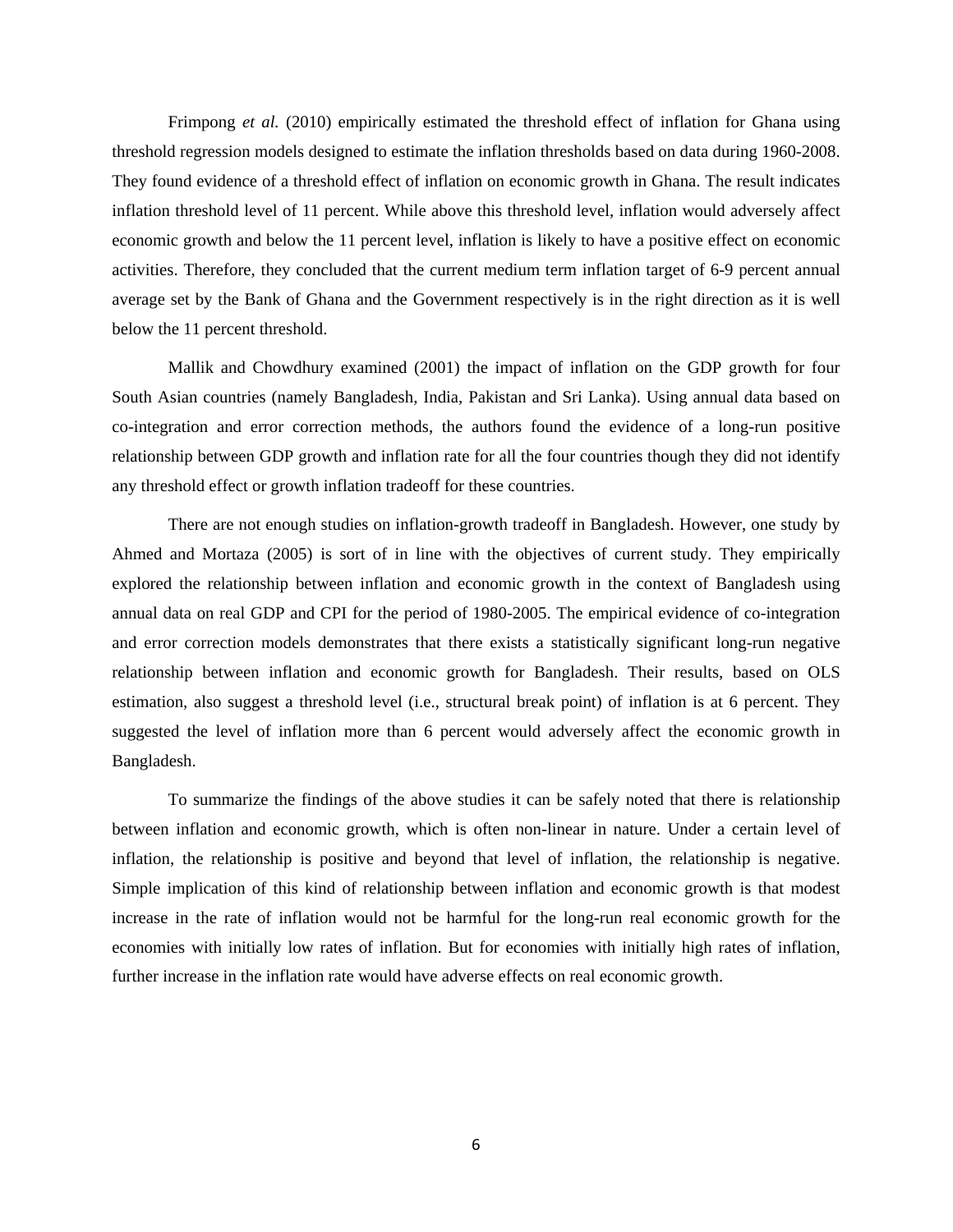#### **III: An analysis of the growth-inflation relationship in Bangladesh**

In view of visualizing the relationship between inflation and GDP growth in Bangladesh, several statistical tables and charts containing CPI inflation, real GDP and M2 growth during the period from 1981 to 2011 are used. The last row of Table-1 depicts the average inflation and growth of M2 and Real GDP for three decades. It is seen from the Table-1 that during the decade of FY81 to FY90, the inflation rate was around 10.84 percent, while the GDP growth was 3.93 percent and money supply (M2) growth was around 21.58 percent. During the decade of FY91 to FY00, the CPI inflation rate decreased significantly from around 11 percent to 5 percent, M2 growth decreased to 13 percent from 21.58 percent and the GDP growth increased moderately to 4.72 percent from 3.93 percent. During the decade of FY01 to FY10, however, the real GDP growth increased to around 6 percent, the CPI inflation also increased to around 6 percent as well and M2 growth increased to around 17.15 percent. From the table, it is evident that when money supply was the highest (i.e., 22 percent), the inflation rate was much higher with lower real GDP growth (i.e., around 4 percent). During the current decade, the state of inflation, M2 and real GDP growth deem to be optimal as the average CPI inflation and real GDP growth both appeared to be around 6 percent with a relatively low growth in M2 at around 17 percent.

| Year        | GDP growth | <b>CPI</b> Inflation | M2 growth | Year             | GDP growth | CPI Inflation   M2 growth |       | Year            | GDP growth | <b>CPI</b> Inflation | M2 growth |
|-------------|------------|----------------------|-----------|------------------|------------|---------------------------|-------|-----------------|------------|----------------------|-----------|
| <b>FY81</b> | 68         | 12.54                | 275       | FY91             | 3.4        | 8.94                      | 12.1  | FY01            | 527        | 1.94                 | 16.6      |
| <b>FY82</b> | 0.8        | 16.29                | 10,0      | FY92             | 4.2        | 5.09                      | 14.1  | <b>FYOZ</b>     | 4.42       | 2.79                 | 13,1      |
| <b>FY83</b> | 36         | 9.93                 | 29,7      | FY93             | 45         | 1.33                      | 11.4  | <b>FYOB</b>     | 5.26       | 4,38                 | 15.6      |
| <b>FY84</b> | 42         | 9.67                 | 422       | <b>FY94</b>      | 4.08       | 1.83                      | 14,1  | FYM             | 627        | 5.83                 | 13.8      |
| <b>FY85</b> | 34         | 10.94                | 25,6      | FY <sub>95</sub> | 4.93       | 52                        | 16.5  | FY <sub>0</sub> | 5.96       | 6.48                 | 16.7      |
| <b>FY86</b> | 43         | 9.95                 | 17,1      | FY%              | 4.62       | 4.07                      | 82    | FY06            | 6.63       | 7.16                 | 193       |
| FY87        | 42         | 10.35                | 163       | FY97             | 5.39       | 3.96                      | 10.8  | FYO7            | 6.43       | 7.20                 | 17,1      |
| <b>FY88</b> | 29         | 11.42                | 143       | FY <sub>98</sub> | 5.23       | 8.66                      | 10.4  | FY08            | 6.19       | 9.94                 | 17.6      |
| <b>FY89</b> | 25         | 8                    | 163       | FY99             | 4.87       | 7.06                      | 12.8  | FY <sub>0</sub> | 5.74       | 6.66                 | 192       |
| <b>FY90</b> | 66         | 93                   | 16,9      | FY00             | 5.94       | 2.79                      | 18.6  | FY10            | 5.83       | 731                  | 11 А      |
| AVG.        | 3.93       | 10.84                | 2158      |                  | 4.72       | 489                       | 12.90 |                 | 5.80       | 5.97                 | 17.15     |

*Table-1 Trends of real GDP growth, CPI inflation and M2 growth (in percent)* 

*Source: Economic Trends (various issues), a Bangladesh Bank publication*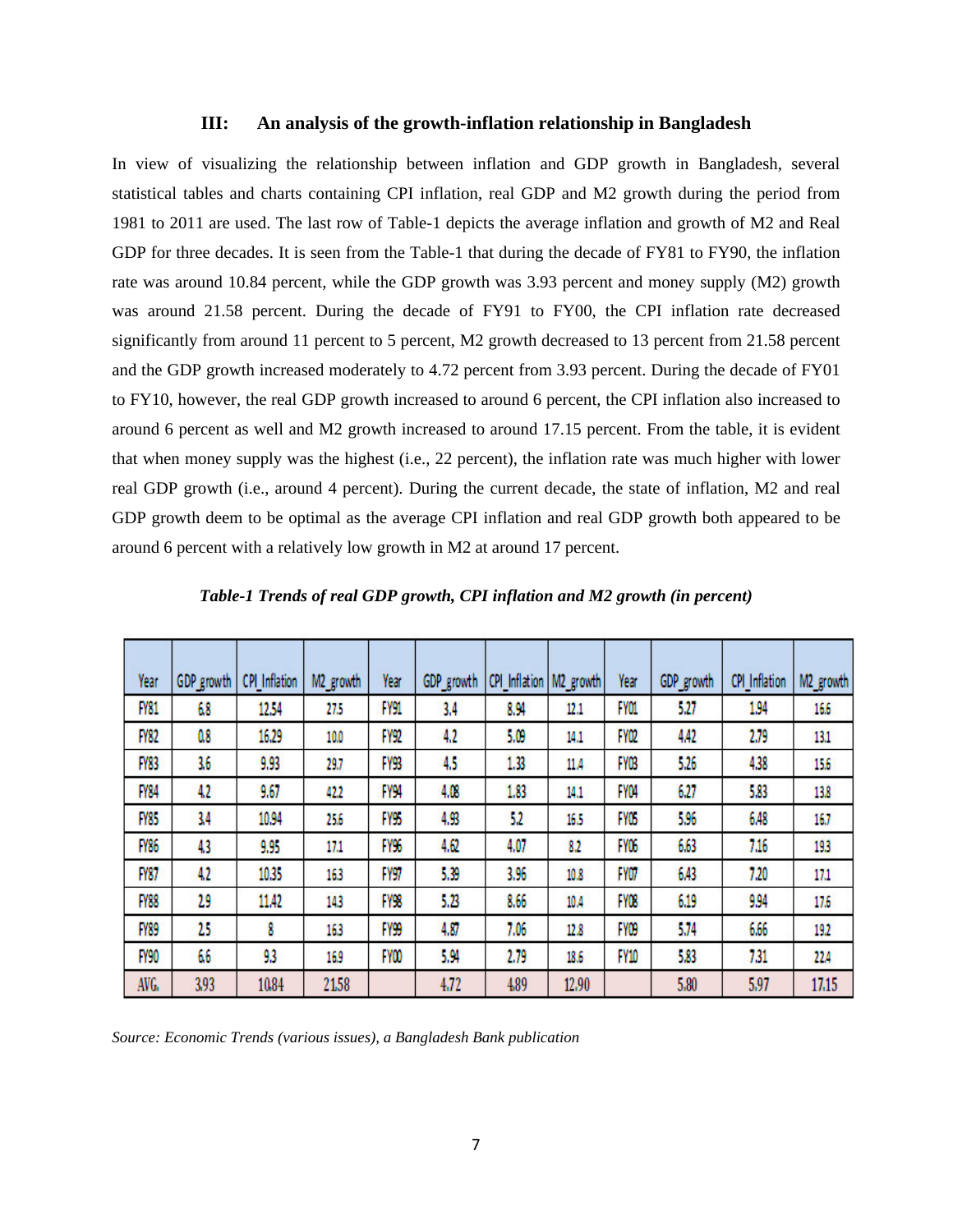



*Source: Economic Trends, Bangladesh Bank* 

Chart-1 shows the relationship between the CPI inflation and real GDP growth for the period 1977-78 to 2009-10. It is evident from the chart that during the late 80s to late 90s, when the rates of inflation were higher, the corresponding average GDP growth was relatively lower. During 1990s and 2000s, however, inflation and growth maintained some sort of neutral relationship. Although from FY04 onward matching with the period of flexible exchange rate regime, the real GDP growth was relatively higher corresponding to relatively lower rates of inflation. It can also be noted from the chart that the relationship between inflation and growth is not linear that might go through some structural breaks requiring further investigation.

| Sample size    | inflation (percent) | Avg. GDP growth (percent) |
|----------------|---------------------|---------------------------|
| 6              | up to 2.99          | 4.25                      |
| 1              | 3.00-3.99           | 5.39                      |
| $\overline{2}$ | 4.00-4.99           | 4.94                      |
| 3              | 5.00-5.99           | 5.13                      |
| $\overline{2}$ | 6.00-6.99           | 5.85                      |
| $\overline{4}$ | 7.00-7.99           | 5.94                      |
| 5              | 8.00-8.99           | 4.48                      |
| 5              | 9.00-9.99           | 4.98                      |
| 2              | 10.00-10.99         | 3.80                      |
| 1              | 11.00-11.99         | 2.90                      |
| $\overline{2}$ | 12.00-12.99         | 6.65                      |
| $\mathbf{1}$   | 16.00-16.99         | 0.80                      |
| 1              | 18.00-18.99         | 1.3                       |

*Table-2: Evidence from historical data: inflation-growth* 

*Source: Author's own calculation*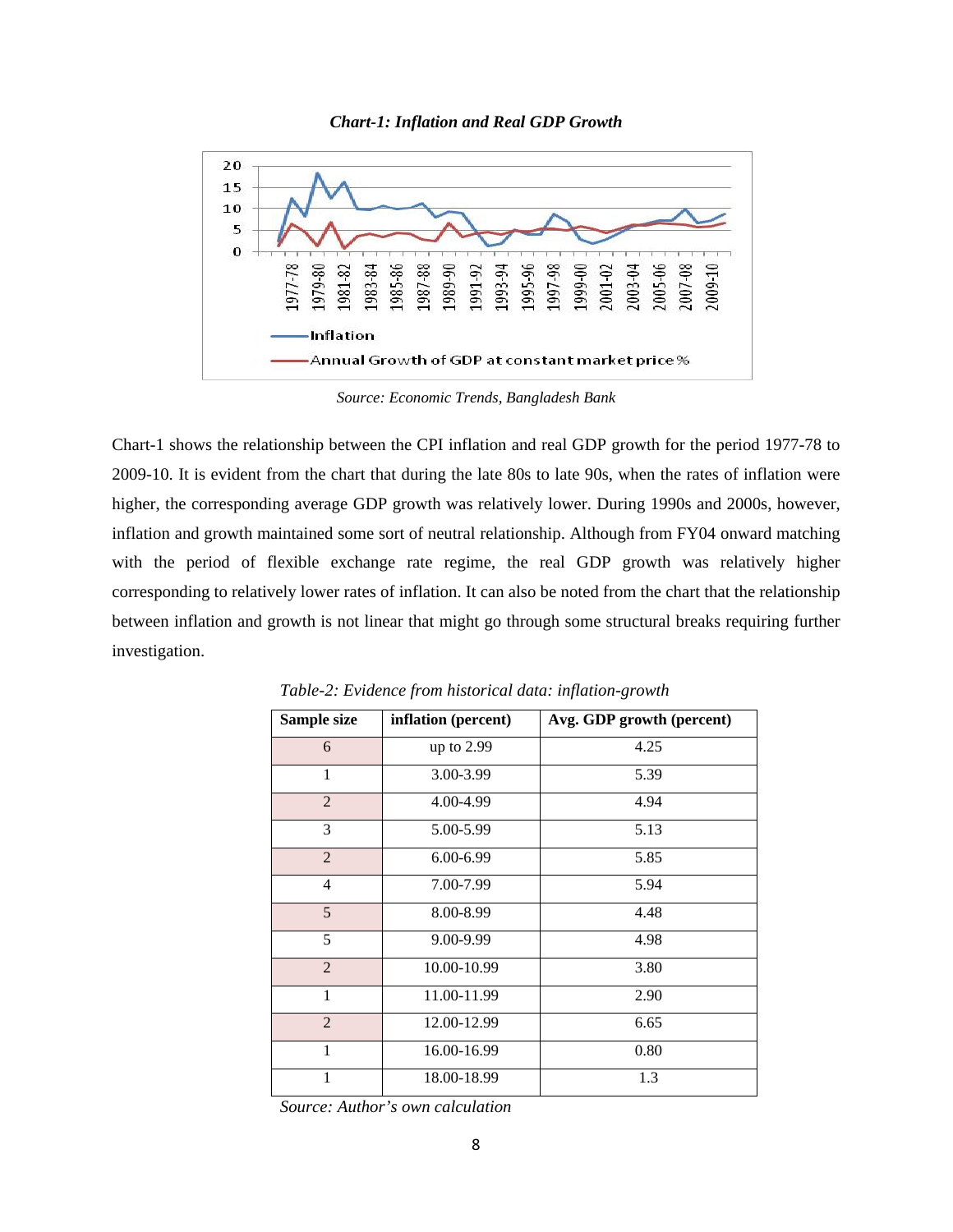Table-2 contains the data on inflation and real GDP growth in Bangladesh for the last 35 years (1975-76 to 2011-12) in a way that various levels of GDP growth are recorded against a low-to-high sequence of inflation levels. The recorded data show that when the rates of inflation are below 3 percent the corresponding average GDP growth is 4.25 percent for six different years. It is also seen from the table that when inflation rates are between 3 to 3.99 percent, the real GDP growth is 5.39 percent. While inflation rates are in between 7 to 7.99 percent, the corresponding average real GDP growth rate is one of the highest at 5.94 percent for 4 different years. Beyond the 7.99 percent inflation, the average real GDP growth started to moderate. Thus the above bi-variate relationship between inflation and GDP growth indicates some sort of non-linearity with a structural break or inflexion point when the relationship between inflation and GDP growth switched.





The above scatter diagram (Chat-2) shows various levels of inflation and its corresponding real GDP growth. From the above chart of real GDP and polynomial (degree=2) of inflation it is seen that the relationship between inflation and real GDP starts changing while inflation level is between 7-8 percent.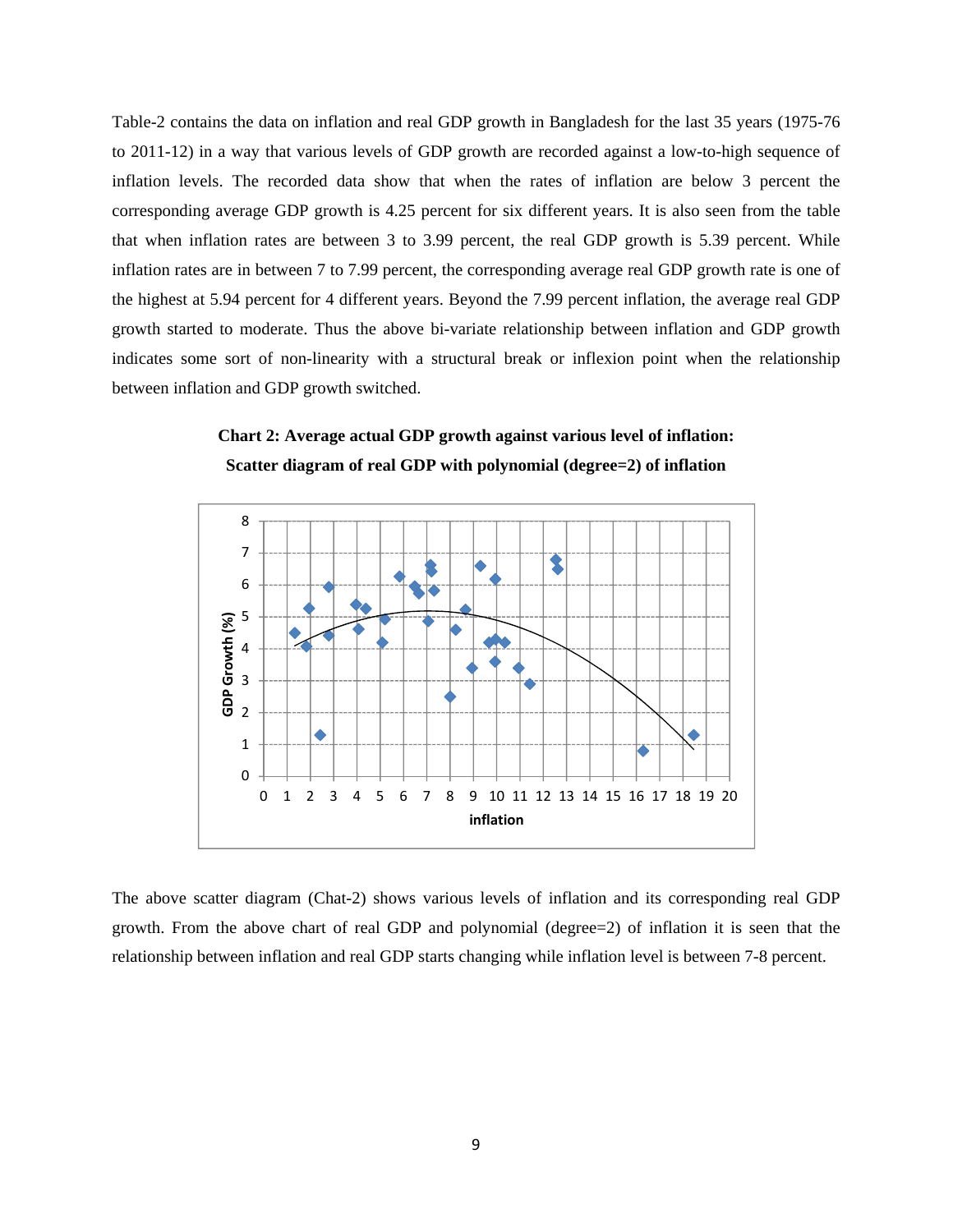#### **IV: Model specification, methodology and empirical results**

## **Data Analysis**

Before estimating the model, it is necessary to examine the stationarity properties of the series. Inflation and GDP growth are found to be stationary at the level using both the Augmented Dickey-Fuller (1979) and Phillips-Perron (1998) tests. In order to see whether inflexion point exists in the inflation growth relationship two correlation matrices are estimated. A correlation-matrix with the inflation level less than 7.31 percent shows a positive correlation, while another correlation-matrix with more than 7.31 percent inflation shows a negative correlation between inflation and GDP growth. Therefore, from the two correlation matrices, we can assume that the relationship between inflation and growth is non linear with the existence of at least one break point. The relationship is positive at some level and after that level the relationship become negative. Historical data guided us to choose 7.31 percent level of inflation as one of the break point (Chart-2).

## *Correlation matrix for inflation less than 7.31 percent*

|            | Inflation | GDP growth               |
|------------|-----------|--------------------------|
| Inflation  |           | $\overline{\phantom{0}}$ |
| GDP Growth | 0.54      |                          |

#### *Correlation matrix for inflation higher than 7.31 percent*

|            | Inflation | GDP growth |
|------------|-----------|------------|
| Inflation  |           | -          |
| GDP Growth | $-0.49$   |            |

#### *Pair-wise granger causality tests*

| Lags: 2                               |      |                                |      |
|---------------------------------------|------|--------------------------------|------|
| Null Hypothesis:                      | Obs. | <b>F-Statistic Probability</b> |      |
| <b>GRY</b> does not Granger Cause INF | 33   | 0.62                           | 0.54 |
| <b>INF</b> does not Granger Cause GRY |      | 3.56                           | 0.04 |

As the correlation matrices stated above do not let us decide the direction of the relationship, Granger (1969) approach is used. It would allow us to see how much of the current GDP could be explained by past values of inflation and then to see whether adding lagged values of inflation could improve the explanatory power of inflation. Based on minimum Akaike Information Criteria (AIC) both the variables up to second lags are used in Granger Causality test and it is found that the causality runs from inflation to growth, which is statistically significant at 5 percent level.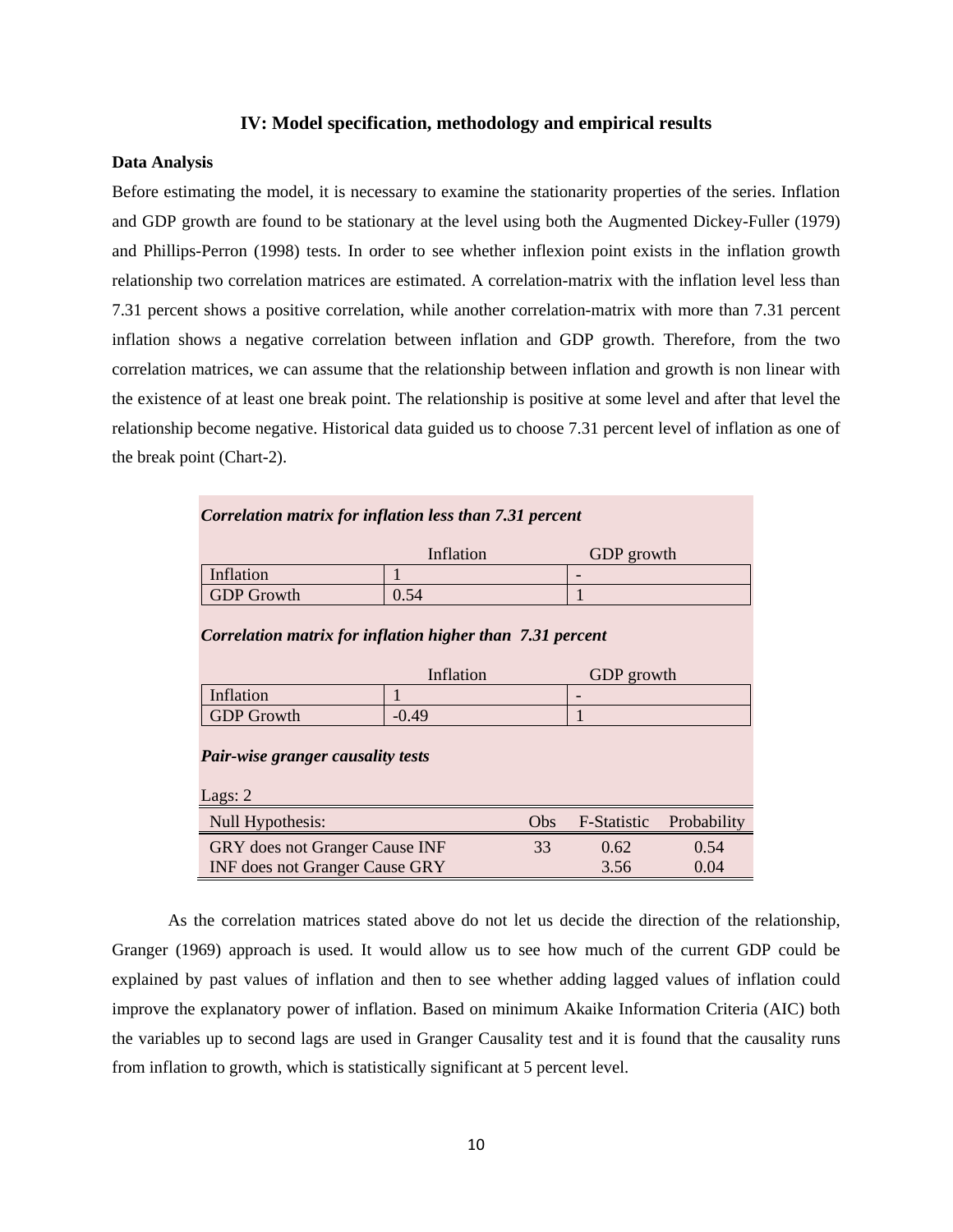#### **Model specification:**

The issue of non-linear relationship between variables in the areas of the social and behavioral sciences are not uncommon. Numerous theories as well as econometric approaches are there to handle such nonlinear relations among variables. As noted by Wang, Houshyar, and Prinstein (2006), the most-often investigated nonlinear effects are interaction and quadratic effects (the inverted U effect). A *quadratic effect* implies that predictor variables interact with themselves. Based on the analyzed non-linear relationship between inflation and growth, a quadratic equation of inflation and growth has been estimated by OLS to determine the threshold level of inflation using annual data during 1976-2012 for Bangladesh. Although, it is reasonable to argue that growth-inflation regression needs to include other plausible determinants of growth but considering argument of Ghosh et al.  $(1998)^2$  and objective of the paper no other variable is included in model. Therefore, this study estimates bivariate model to gauge the relationship between inflation and growth.

## *Equation: Gry=C +* $\beta_1$ *Inf+* $\beta_2$ *D(Inf)*\*(*Inf)* + u

| Where, Gry=Real GDP growth, Inf=lower Inflation inf*inf=higher inflation |  |  |  |  |
|--------------------------------------------------------------------------|--|--|--|--|
|--------------------------------------------------------------------------|--|--|--|--|

| Estimated results: Ordinary Least Square Method(OLS) |             |           |  |  |  |
|------------------------------------------------------|-------------|-----------|--|--|--|
| Dependent variable: real GDP growth                  |             |           |  |  |  |
| <b>Explanatory variables</b>                         | Coefficient | Prob.     |  |  |  |
| C                                                    | 3.268858    | $0.00***$ |  |  |  |
| <b>INFLATION</b>                                     | 0.539016    | $0.00***$ |  |  |  |
| INFLATION*INFLATION                                  | $-0.036450$ | $0.02**$  |  |  |  |
|                                                      |             |           |  |  |  |
| R-squared                                            | 0.31        |           |  |  |  |
| DW                                                   | 175         |           |  |  |  |

\*\*\* implies significant at 1 percent level while \*\* implies significant at 5 percent level

The above quadratic equation has been used to estimate the threshold level of inflation. The estimated results obtained from OLS using only inflation and its square to right hand side gives us a threshold level of inflation for Bangladesh. As per simple rule of optimization (setting first differentiation=zero and solving the equation), we get the threshold level of inflation at about 7.394. This equation also satisfies the second order condition (SOC) of growth maximization with respect to inflation implying  $(d^2gr/d^2inf)$ <0, the inverted U curve.

> $(d^{2}gry/d^{2}inf)$  0.539016-2(0.03645)INF=0 or, INF =  $0.539016/0.0729=7.394$  percent

<sup>2</sup> Ghosh et al. (1998) argued that inflation growth findings might not be robust once "conditioning" variables are included in the regression analysis. Besides, conditioning variables may themselves be functions of the inflation rate. Inclusion of these variables in a growth regression may reduce apparent effect of inflation.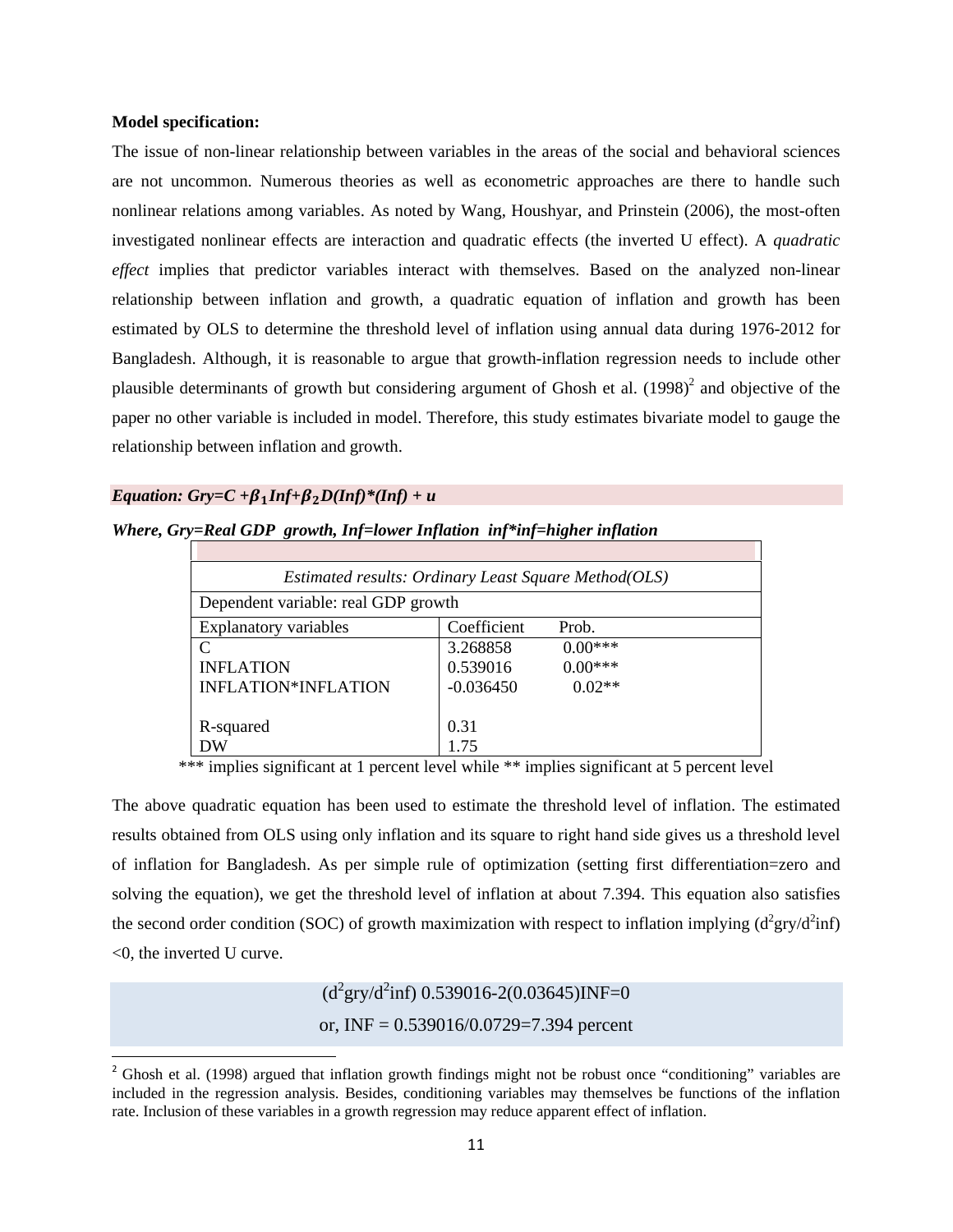The estimated quadratic equation for the sample period from 1976 to 2012 give a threshold level of inflation at 7.39 percent and up to this level of inflation, the impact of inflation on GDP growth remains positive in Bangladesh. After that level, any rise in inflation would hurt GDP growth. Various diagnostic tests are applied to the above estimated model to see whether it passes all the required diagnostic tests. First, the Jarque-Bera statistic for testing normality. If the residuals are normally distributed, the histogram will be bell-shaped and the Jarque-Bera statistic should not be significant. It has been found that the histogram is bell-shaped and Jarque-Bera statistic is insignificant (probability=0.6819 and Jarque-Bera test statistics=0.7655) implying that the residuals are normally distributed.

Second, the white noise Residual Test. The correlogram of Q-statistics shows that all the residuals are insignificant and white noise implying that there is no serial correlation or information left in the residuals. The LM test for higher order serial correlation test confirms no serial correlation as well. Besides, the stability test shows that the residual are within the band, implying no structural break in the estimated residual.

| Autocorrelation                             | <b>Partial Correlation</b>                      |    | AC          | <b>PAC</b> | O-Stat | Prob  |  |  |
|---------------------------------------------|-------------------------------------------------|----|-------------|------------|--------|-------|--|--|
| $\cdot$ .                                   | $\cdot$ .                                       | 1  | 0.042       | 0.042      | 0.0682 | 0.794 |  |  |
| $  *  $ .                                   | . $ $ *.                                        | 2  | 0.181       | 0.180      | 1.3555 | 0.508 |  |  |
| $.  ***$                                    | $.$  ***                                        | 3  | 0.361       | 0.359      | 6.6243 | 0.085 |  |  |
| $\cdot$ .                                   | $\cdot$ .                                       | 4  | 0.060       | 0.030      | 6.7764 | 0.148 |  |  |
| . $\vert^*$ .                               | . $\vert^*$ .                                   | 5  | 0.178       | 0.066      | 8.1412 | 0.149 |  |  |
| $ ^{**}.$                                   | . $\vert^*$ .                                   | 6  | 0.240       | 0.125      | 10.721 | 0.097 |  |  |
| . $\vert^*$ .                               | . $\vert^*$ .                                   | 7  | 0.119       | 0.079      | 11.379 | 0.123 |  |  |
|                                             | $\cdot$ **  $\cdot$                             | 8  | $-0.042$    | $-0.205$   | 11.463 | 0.177 |  |  |
|                                             | $\mathbf{R}^*$ .                                | 9  | 0.049       | $-0.144$   | 11.580 | 0.238 |  |  |
|                                             |                                                 | 10 | 0.027       | $-0.034$   | 11.619 | 0.311 |  |  |
| $\mathbf{R}^*$ .                            |                                                 | 11 | $-0.066$    | $-0.038$   | 11.856 | 0.375 |  |  |
| . $\vert^*$ .                               |                                                 | 12 | 0.087       | 0.064      | 12.283 | 0.423 |  |  |
| $\left  \cdot \right $ .                    | $^{\ast\ast\left\vert \ \ \cdot\ \right\vert }$ | 13 | $-0.247$    | $-0.284$   | 15.868 | 0.256 |  |  |
| $\cdot$                                     |                                                 | 14 | $-0.025$    | 0.029      | 15.907 | 0.319 |  |  |
| $\mathbf{R}^*$ .                            |                                                 | 15 | $-0.108$    | $-0.038$   | 16.659 | 0.340 |  |  |
| $\mathbf{R}^*$ .                            |                                                 | 16 | $-0.127$    | 0.053      | 17.766 | 0.338 |  |  |
| Breusch-Godfrey Serial Correlation LM Test: |                                                 |    |             |            |        |       |  |  |
| F-statistic                                 | 0.60                                            |    | Probability |            | 0.55   |       |  |  |
| Obs*R-squared                               | 1.36                                            |    | Probability |            | 0.50   |       |  |  |

#### **The correlogram of Residual**

#### **Stability test also show that the residual are stable**

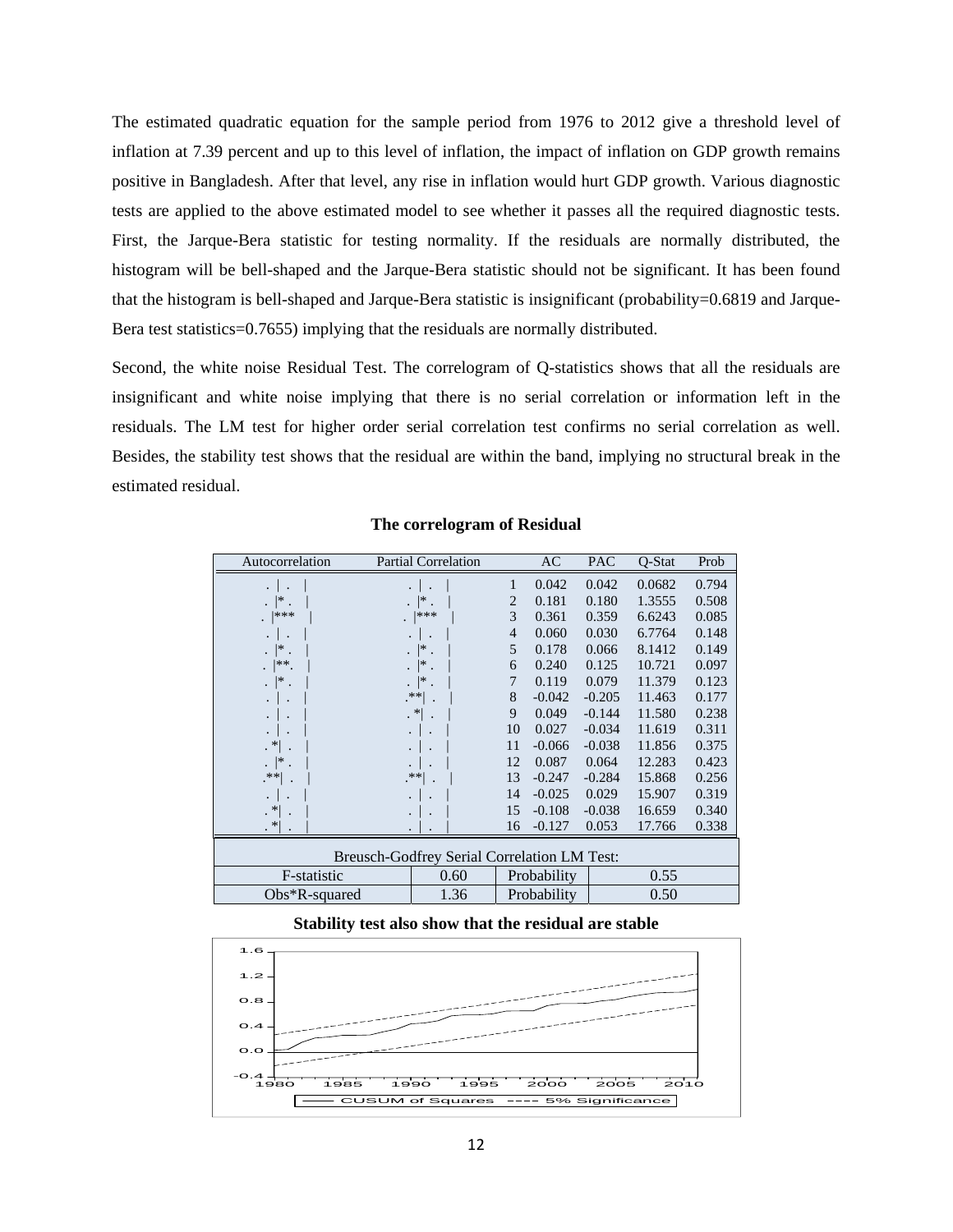## **V. Conclusion**

The objective of this study is to explore the nature of relationship between inflation-economic growth in identifying two things: first, is the relationship non-linear and second, if so at what level of inflation the relationship breaks? We may call the break point as the expected threshold level of inflation. In doing so, this study uses various tables and charts, correlation matrices, pair-wise Granger Causality tests and a quadratic regression equation estimated by OLS using time series annual data covering the sample period from 1976 to 2012. The outcomes of all the data analysis including regression convincingly exhibit that the relationship between inflation and growth is non-linear with an existence of a break point. Historical data as depicted in several tables and charts show that average economic growth reaches its peak when inflation rates are in between 7-8 percent in Bangladesh. Correlation matrices also support this range in the sense that the inflation-growth correlation is positive when the rate of inflation is less than 7.31 percent which turns into negative at the rate of inflation higher than 7.31 percent. Besides, Granger Causality test confirms that the causality runs from inflation to growth allowing a regression analysis to see the threshold effect of inflation on economic growth. Accordingly, a quadratic equation by OLS is estimated generating a threshold level of inflation at 7.39 percent in Bangladesh, standing within the range of 7-8 percent.

In general, the findings of this study are very much in line with the results found by the other studies as discussed earlier although one of earlier study (Ahmed and Mortaza, 2005) on Bangladesh indicated the threshold level of inflation to be at 6 percent. The deviation of the threshold levels of inflation in the present study from the previous one might be due to data coverage and difference in the methodology of threshold determination. The earlier study barely covers the flexible exchange rate regime while the current study covers most recent data when inflation is running above single digit level in Bangladesh. Besides, the previous study considered the maximum inflation to be at 8 percent, which forced them to use some sort of truncated data set generating a relatively low outcome of 6 percent threshold level. Therefore, obtaining a different measure of inflation threshold within the range of 7-8 percent in this study is quite reasonable.

We know that government sets the target of inflation levels in Bangladesh, not the central bank as it does not have the goal independence. The inflation target set in GOB's FY12/13 budget is 7.5 percent. This target level is within the band of the threshold level of inflation found in this study. Inflation in Bangladesh persisted at double-digit levels in GY11 and during most of FY13. While this study demonstrates that such high levels of inflation may jeopardize growth. It also shows that targeting too low an inflation level (say, in lower single digit) for Bangladesh may be hurtful for growth, with potential cost in forgone output. Despite recent moderating trends in inflation, current restrictive policy stance of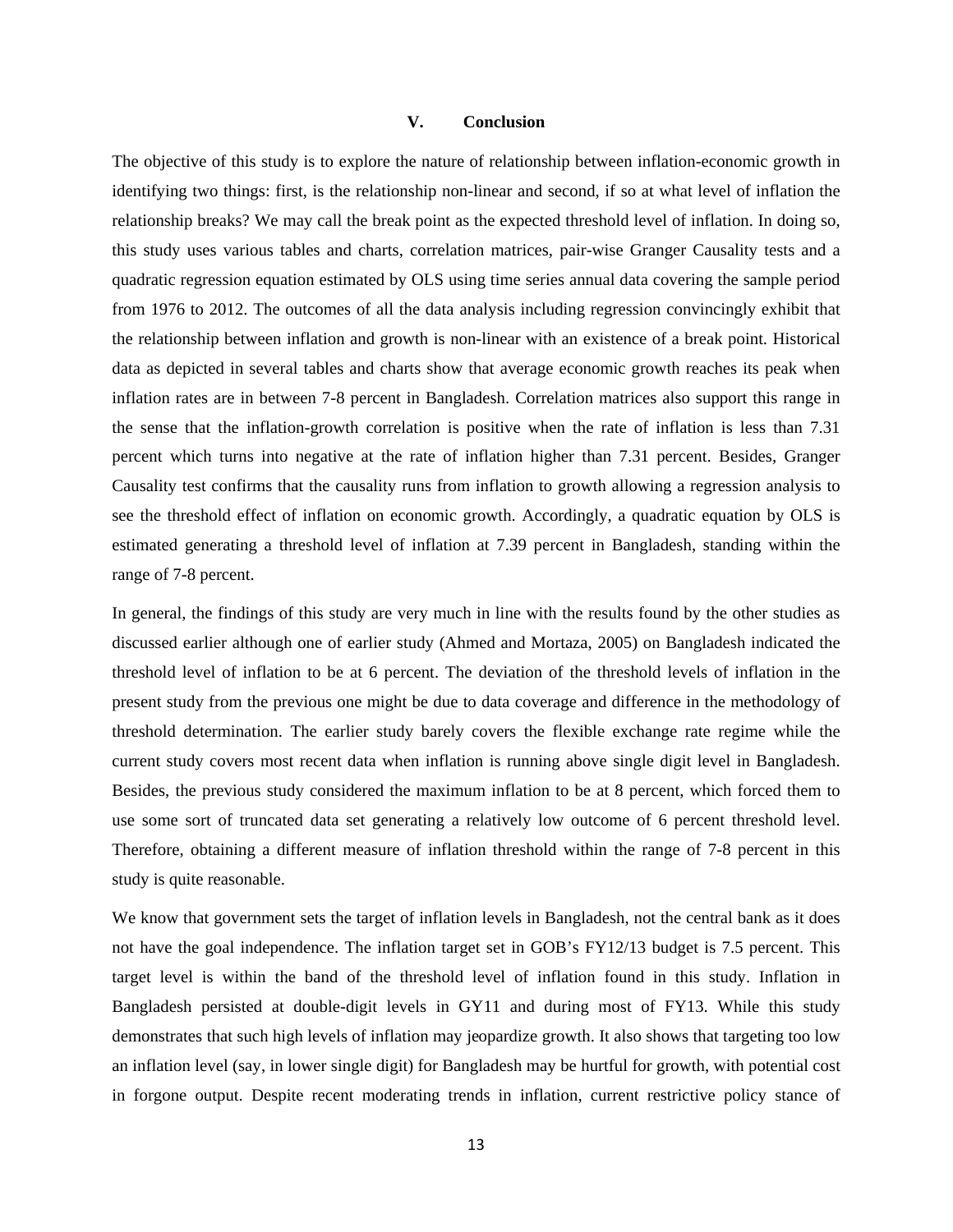Bangladesh Bank seems to be in the right direction, as inflation is still running far beyond indicated optimal threshold level. Besides, continuous coordinated efforts are required to contain inflation around the threshold levels of 7-8 percent for the sake of optimal economic growth in Bangladesh.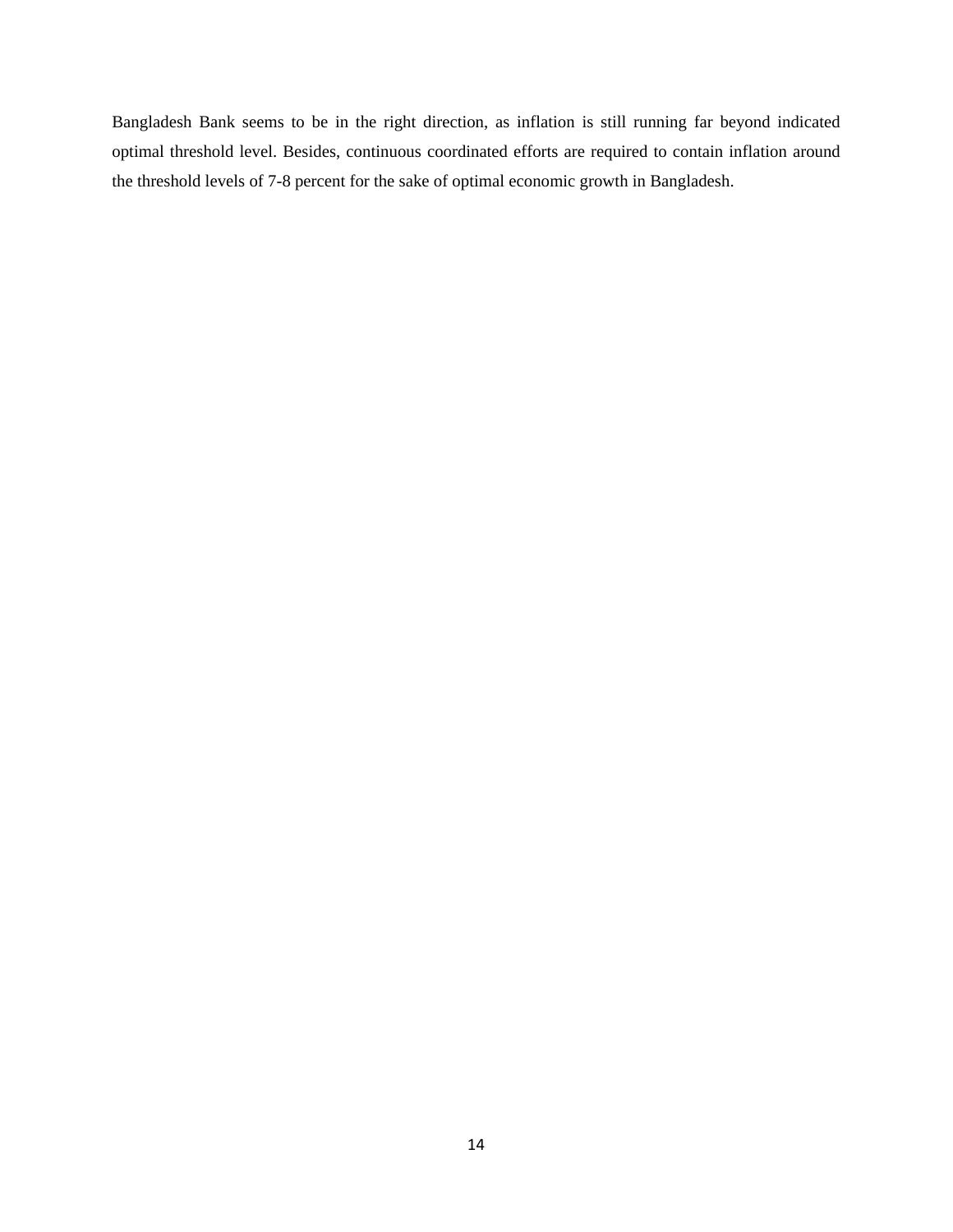#### **Reference:**

- 1. Ahmed, S; Mortaza, G. M, (2005), Inflation and Economic Growth in Bangladesh: 1981-2005, Working Paper Series: WP 0604, *Policy Analysis Unit (PAU)*, Bangladesh Bank.
- 2. Barro, R. J. (1995), Inflation and Economic growth, *National Bureau of Economic Research (NBER)* Working Paper No. 5326, October.
- 3. Bhanumurthy, N.R.; Alex, D. (2008),Threshold Level of Inflation for India, *Institute of Economic Growth Discussion Paper Series,* number-124/2008.
- 4. Bruno, M.; W. Easterly, W (1998), Inflation Crises and Long-Run Growth, *Journal of Monetary Economics* 41, no. 1, pp.3-26.
- 5. Bullard, J.; D. Keating (1995), The Long-Run Relationship between Inflation and Output in Postwar Economies, *Journal of Monetary Economics,* 36, no. 3 (1995): 477-96.
- 6. Dickey, D.; W. Fuller (1979) Distribution of the Estimators for Autoregressive Time Series with a Unit Root, *Journal of the American Statistical Association*, 74, no. 366 (1979): 427-31.
- 7. Dickey, D. and W. Fuller (1981) Likelihood Ratio Tests for Autoregressive Time Series with a Unit Root, *Econometrica,* 49, no. 4, pp. 1057-72.
- 8. Fischer, S (1993) The Role of Macroeconomic Factors in Growth, *Journal of Monetary Economics* 32, no. 3, pp. 48512.
- 9. \_\_\_\_\_\_\_Fischer, S(1996), Maintaining Price Stability, *Finance and Development*, (December)
- 10. Feldstein, M., (1982), Inflation tax rules and investment: Some econometric evidence. *Econometrica,* 50:825-62.
- 11. Frimpong.J.M; Abayie, E. F-Oteng (2010), When is Inflation Harmful? Estimating the Threshold Effect for Ghana, *American Journal of Economics and Business Administration,* 2 (3): 232-239.
- 12. Ghosh, A. and S. Phillips (1998), Warning: Inflation May Be Harmful to Your Growth, IMF Staff Papers 45, no. 4, pp. 672-710.
- 13. Hansen, B (1996), Inference when a Nuisance Parameters Is not Identified under the Null Hypothesis, *Econometrica,* 64, no. 2: 413-30.
- 14. \_\_\_\_\_\_(2000) Sample Splitting and Threshold Estimation, *Econometrica*, 68, no. 3: 575-603.
- 15. Hussain, M. (2005), Inflation and Growth: Estimation of Threshold Point for Pakistan, *Pakistan Business Review,* October, pp. 1-15.
- 16. Khan, M. S. and A. S. Senhadji (2001),Threshold Effects in the Relationship between Inflation and Growth, *IMF Staff Papers 48*, no. 1, pp. 1-21.
- 17. Kannan, R and Himanshu Joshi (1998), Growth-Inflation Tradeoff: Empirical Estimation of Threshold Rae of Inflation for India, *Economic and Political Weekly*, October 17-23/24-30.
- 18. Lee, C. C. and S. Y. Wong (2005), Inflationary Threshold Effects in the Relationship between Financial Development and Economic Growth: Evidence from Taiwan and Japan, *Journal of Economic Development 30*, no. 1. pp. 4969.
- 19. Li, Min (2005), Inflation and Economic Growth: Threshold Effects and Transmission Mechanisms, *Department of Economics*, University of Alberta.
- 20. MacKinnon, J. G. (1996) Numerical Distribution Functions for Unit Root and Cointegration tests, *Journal of Applied Econometrics 11*, no. 6, pp. 601-18.